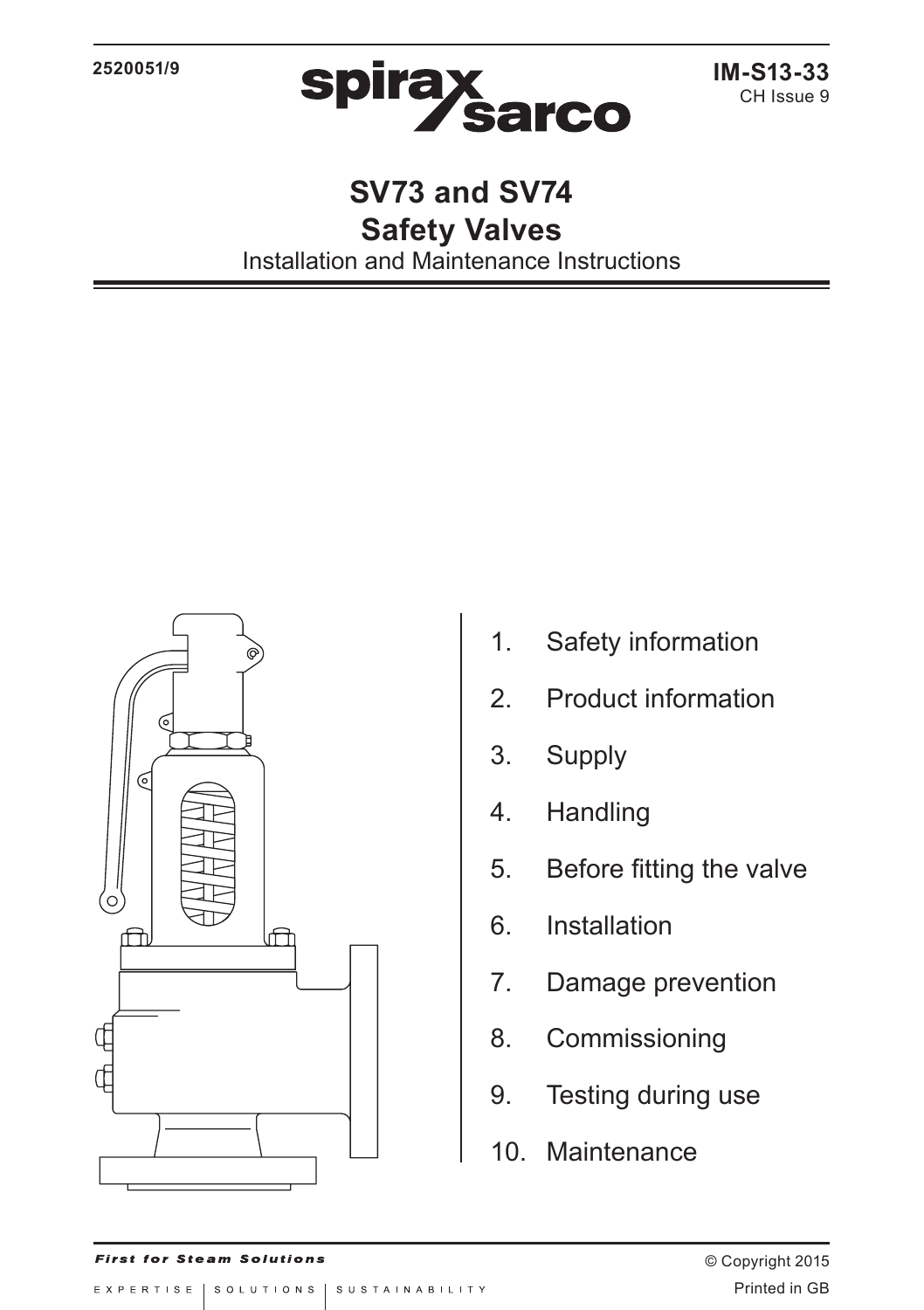# **1. Safety information**

**Safe operation of the unit can only be guaranteed if it is properly installed, commissioned and maintained by a qualified person (see Section 1.11) in compliance with the operating instructions. General installation and safety instructions for pipeline and plant construction, as well as the proper use of tools and safety equipment must also be complied with.**

### **1.1 Intended use**

**Referring to these Installation and Maintenance Instructions, Name-plate and Technical Information Sheet, check that the product is suitable for the intended use/application. The SV74 safety valve range complies with the requirements of the European Pressure Equipment Directive 97/23/EC and carry the**  $\epsilon$  **mark. It falls within Category 4 for Group 2 Gases.**

**The SV73 safety valve body, bonnet and cap are manufactured in grey cast iron and as such does not fall within the scope of the Pressure Equipment Directive. The SV73 therefore, cannot be used on any installation within the EU.**

- **i) The SV74 has been specifically designed for use on steam, air and inert industrial gases in Group 2 of the above mentioned Pressure Equipment Directive. The product's use on other fluids may be possible but, if this is contemplated,Spirax Sarco should be contacted to confirm the suitability of the product for the application being considered.**
- **ii) Check material suitability, pressure and temperature and their maximum and minimum values. If the maximum operating limits of the product are lower than those of the system in which it is being fitted, or if malfunction of the product could result in a dangerous overpressure or overtemperature occurance, ensure a safety device is included in the system to prevent such over-limit situations.**
- **iii) Determine the correct installation situation and direction of fluid flow.**
- **iv) Spirax Sarco products are not intended to withstand external stresses that may be induced by any system to which they are fitted. It is the responsibility of the installer to consider these stresses and take adequate precautions to minimise them.**
- **v) Remove protective covers from all connections and protective film from all name-plates, where appropriate, before installation on steam or other high temperature applications.**

## **1.2 Access**

**Ensure safe access and if necessary a safe working platform (suitably guarded) before attempting to work on the product. Arrange suitable lifting gear if required.**

# **1.3 Lighting**

**Ensure adequate lighting, particularly where detailed or intricate work is required.**

### **1.4 Hazardous liquids or gases in the pipeline**

**Consider what is in the pipeline or what may have been in the pipeline at some previous time. Consider; flammable materials, substances hazardous to health, extremes of temperature.**

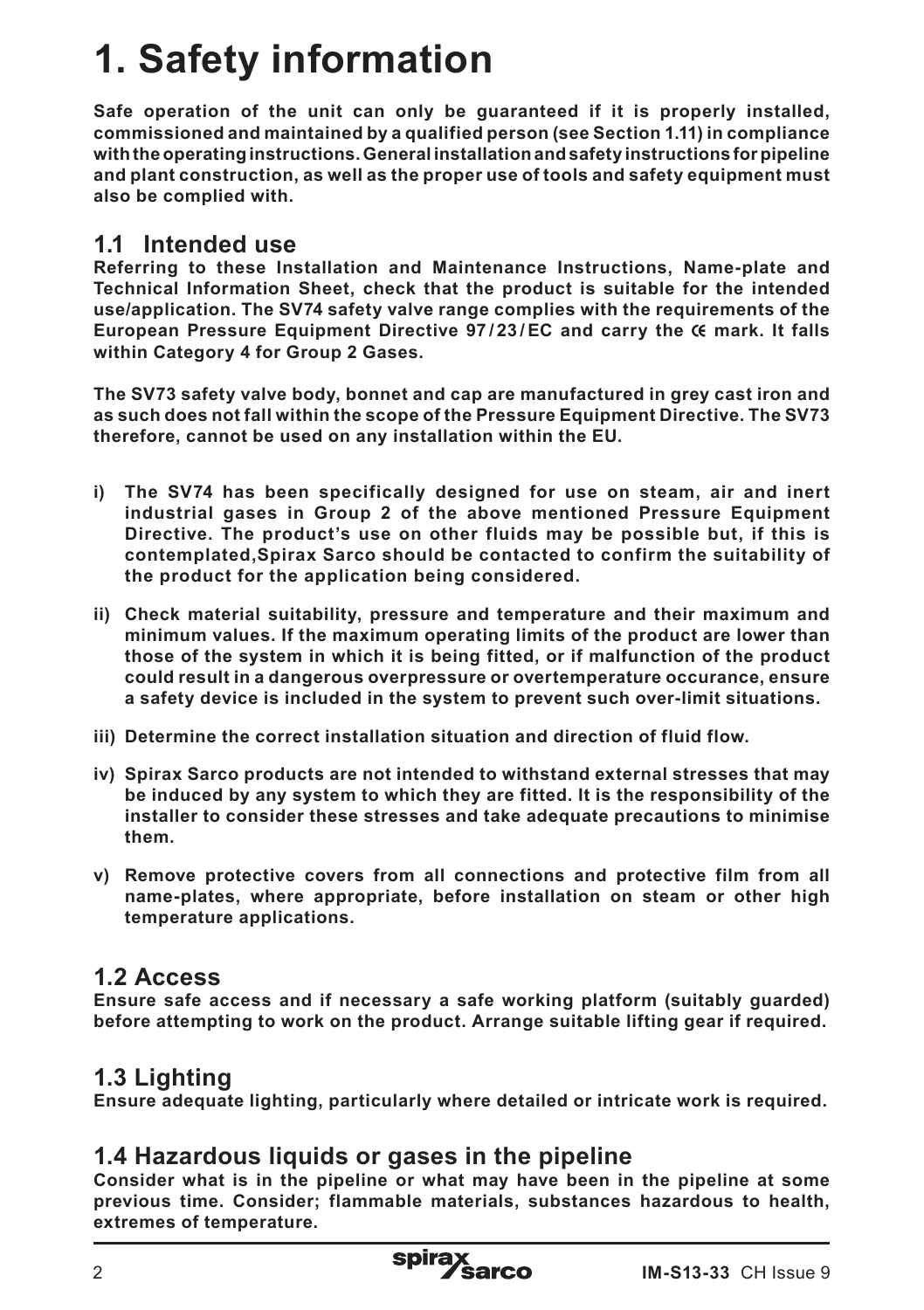## **1.5 Hazardous environment around the product**

**Consider; explosion risk areas, lack of oxygen (e.g. tanks, pits), dangerous gases, extremes of temperature, hot surfaces, fire hazard (e.g. during welding), excessive noise, moving machinery.**

#### **1.6 The system**

**Consider the effect on the complete system of the work proposed. Will any proposed action (e.g. closing isolation valves, electrical isolation) put any other part of the system or any personnel at risk?** 

**Dangers might include isolation of vents or protective devices or the rendering ineffective of controls or alarms. Ensure isolation valves are turned on and off in a gradual way to avoid system shocks.**

#### **1.7 Pressure systems**

**Ensure that any pressure is isolated and safely vented to atmospheric pressure. Consider double isolation (double block and bleed) and the locking or labelling of closed valves. Do not assume that the system has depressurised even when the pressure gauge indicates zero.**

#### **1.8 Temperature**

**Allow time for temperature to normalise after isolation to avoid danger of burns.**

#### **1.9 Tools and consumables**

**Before starting work ensure that you have suitable tools and / or consumables available. Use only genuine Spirax Sarco replacement parts.**

#### **1.10 Protective clothing**

**Consider whether any protective clothing is required by yourself and / or others in the vicinity to protect against the hazards of, for example, chemicals, high / low temperature, noise, falling objects, and dangers to eyes and face.**

#### **1.11 Permits to work**

**All work must be carried out or be supervised by a suitably competent person. Installation and operating personnel should be trained in the correct use of the product according to these instructions.**

**Where a formal 'permit to work' system is in force it must be complied with. Where there is no such system, it is recommended that a responsible person should know what work is going on and, where necessary, arrange to have an assistant whose primary responsibility is safety.**

**Post 'warning notices' if necessary.**

#### **1.12 Handling**

**Where the weight of the product exceeds 20 kg (44 lb) it is recommended that suitable lifting equipment is used to prevent personal injury.**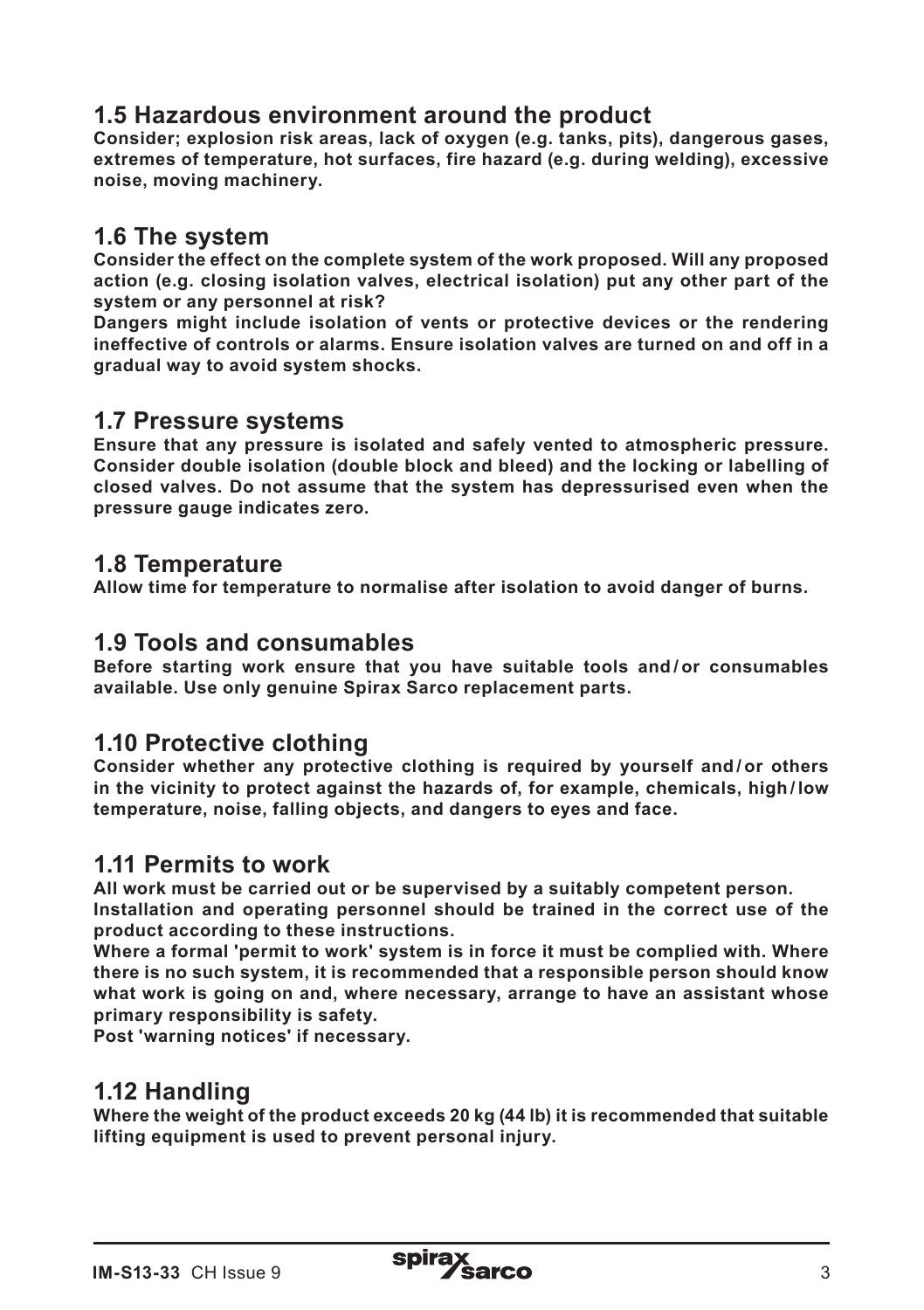# **1.13 Residual hazards**

**In normal use the external surface of the product may be very hot. If used at the maximum permitted operating conditions the surface temperature of some products may reach temperatures in excess of 350 °C (662 °F).**

**Many products are not self-draining. Take due care when dismantling or removing the product from an installation (refer to Section 10, 'Maintenance instructions').**

### **1.14 Freezing**

**Provision must be made to protect products which are not self-draining against frost damage if they are inoperative in environments where they may be exposed to temperatures below freezing point.** 

### **1.15 Safety information - Product specific**

**This product should not be dismantled without first releasing the compression on the adjustment spring.**

**If the valve is to be installed outdoors, the inlet neck and body of the valve must be insulated to reduce the effects of temperature variation.**

### **1.16 Disposal**

**Unless otherwise stated in the Installation and Maintenance Instructions, this product is recyclable and no ecological hazard is anticipated with its disposal providing due care is taken.**

### **1.17 Returning products**

**Customers and stockists are reminded that under UK and EC Health, Safety and Environment Law, when returning products to Spirax Sarco they must provide information on any hazards and the precautions to be taken due to contamination residues or mechanical damage which may present a health, safety or environmental risk. This information must be provided in writing including Health and safety data sheets relating to any substances identified as hazardous.**

#### **1.18 Working safely with cast iron products on steam**

**Cast iron products are commonly found on steam and condensate systems. If installed correctly using good steam engineering practices, it is perfectly safe. However, because of its mechanical properties, it is less forgiving compared to other materials such as SG iron or carbon steel. The following are the good engineering practices required to prevent waterhammer and ensure safe working conditions on a steam system.** 

#### **Safe Handling**

Cast Iron is a brittle material. If the product is dropped during installation and there is any risk of damage the product should not be used unless it is fully inspected and pressure tested by the manufacturer.



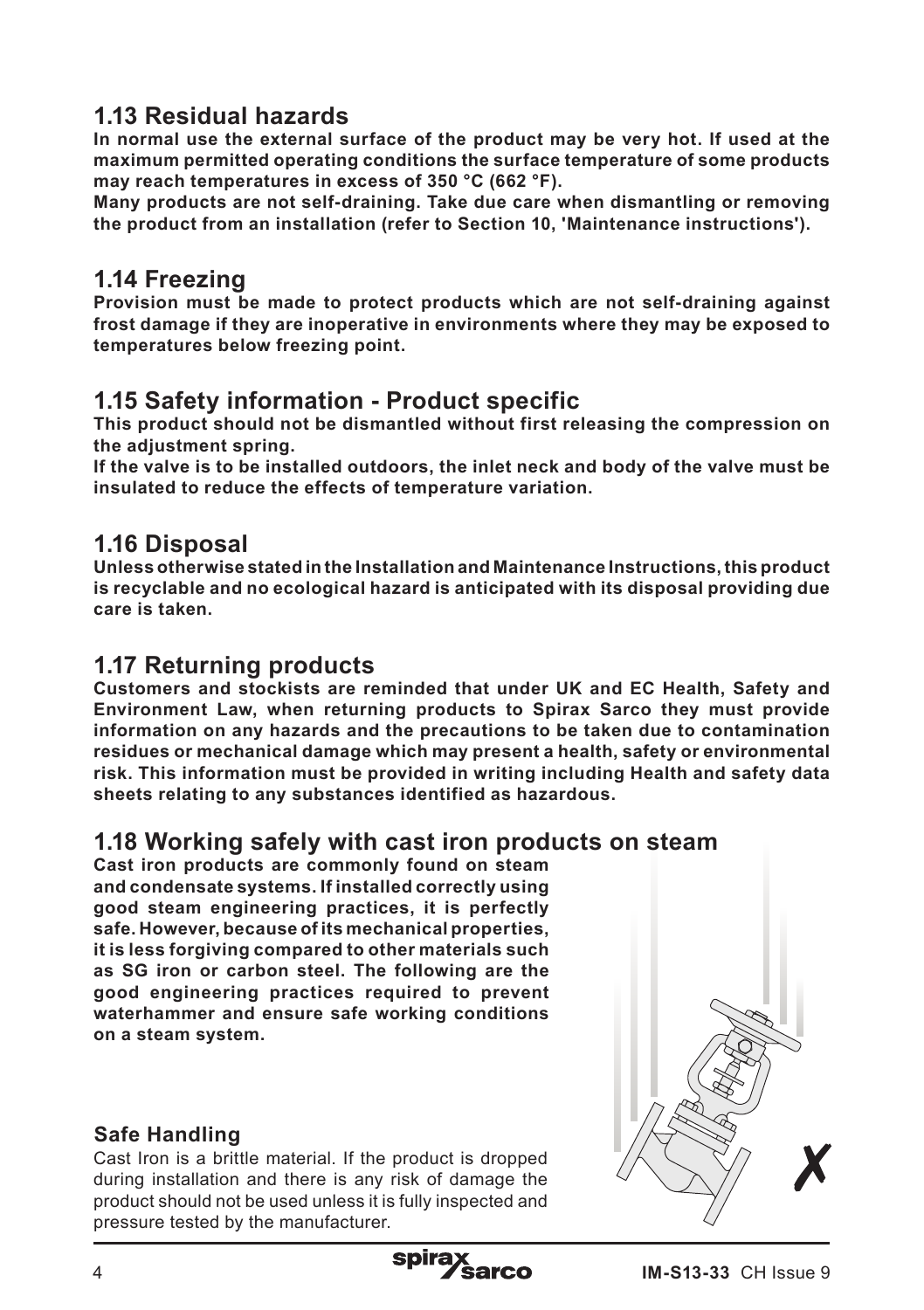#### **Prevention of waterhammer**

Steam trapping on steam mains:



**Steam Mains - Do's and Don'ts:**

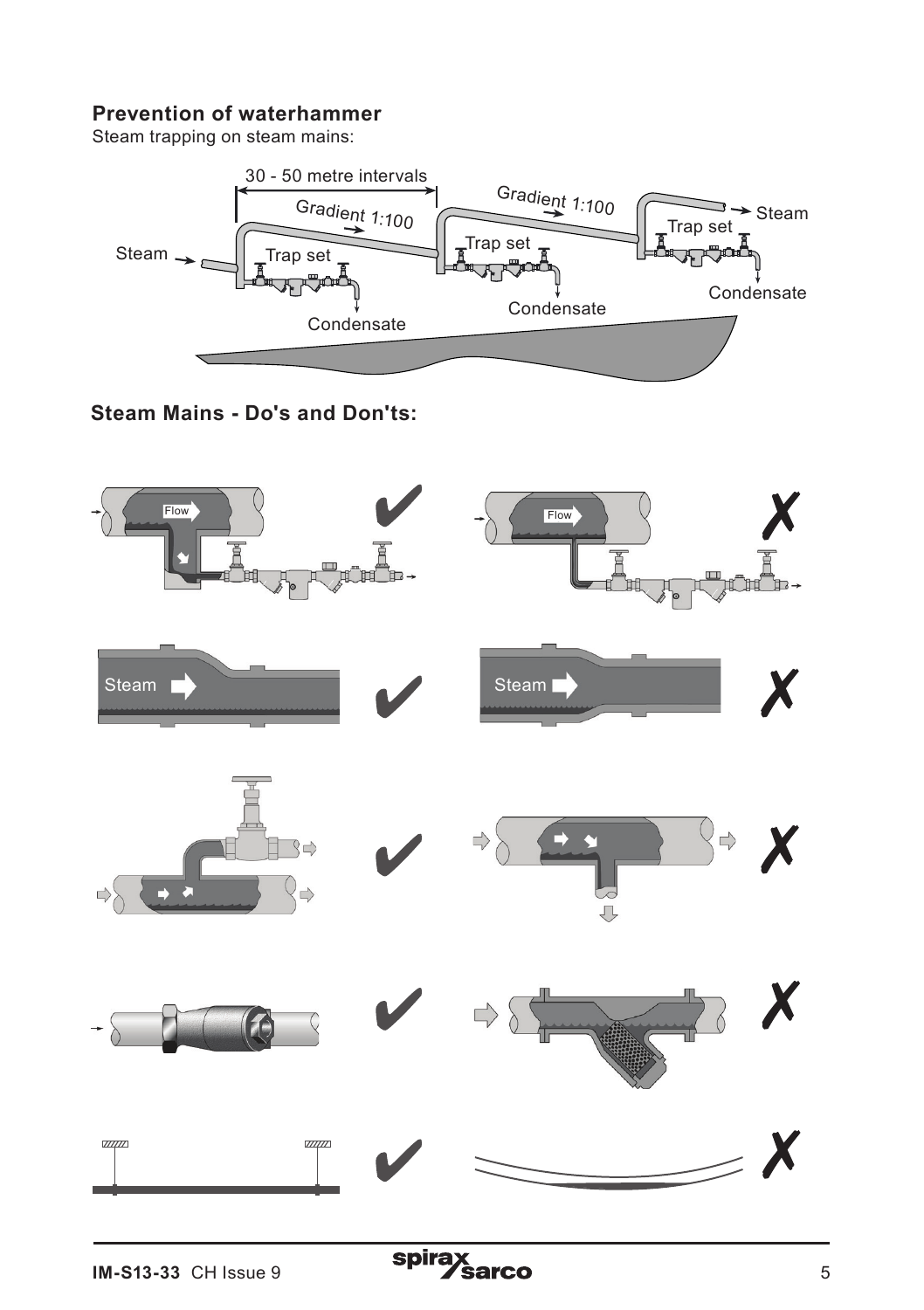#### **Prevention of tensile stressing**

Pipe misalignment:





**Installing products or re-assembling after maintenance:**



Do not over tighten. Use correct torque figures.





Flange bolts should be gradually tightened across diameters to ensure even load and alignment.



#### **Thermal expansion:**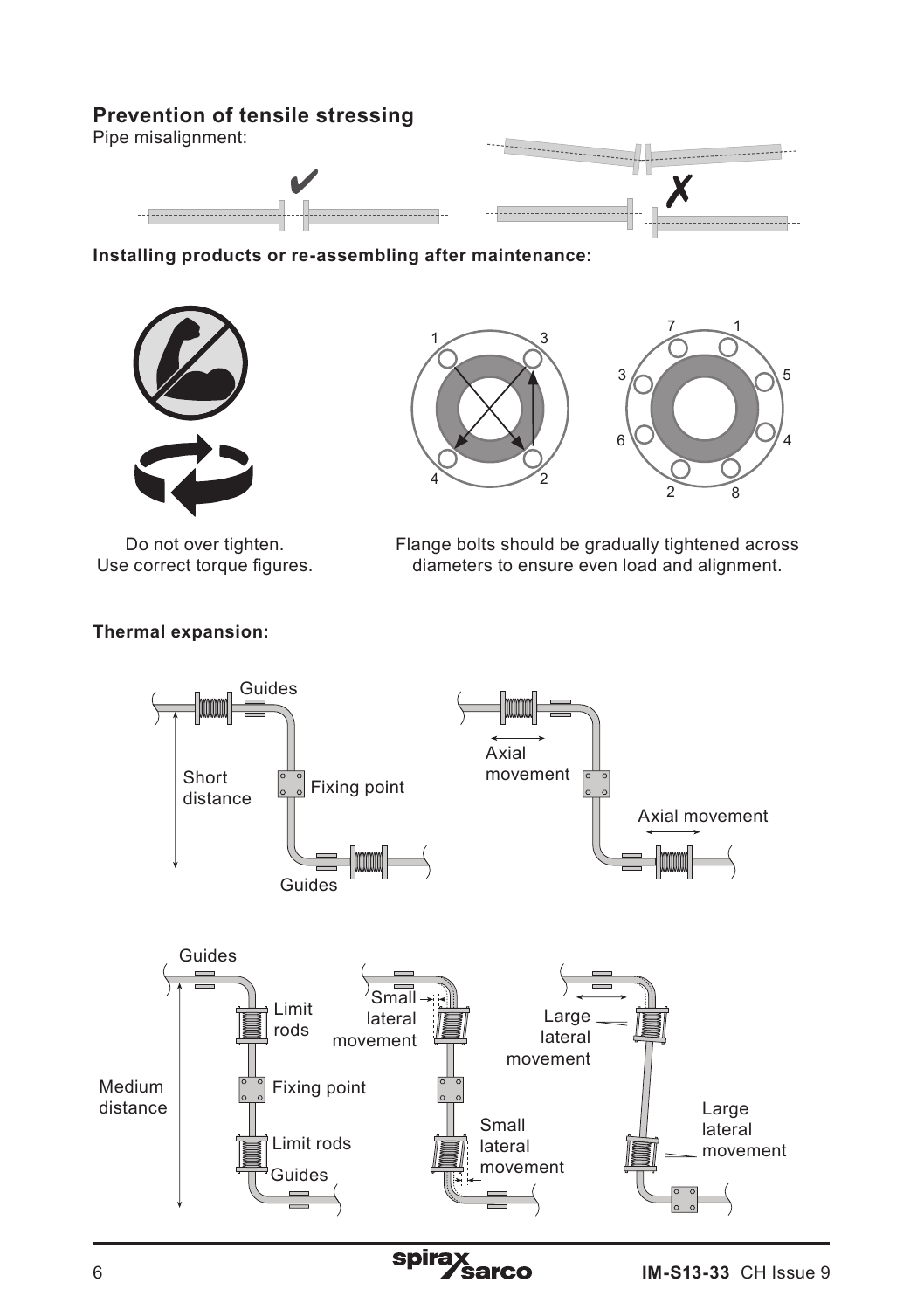# **2. Product information**



#### **Fig. 1 Typical installation of safety valve, downstream of pressure reducing valve station**

### **2.1 Description**

The SV7 series is a semi-nozzle, full lift safety valve suitable for steam, air and other inert industrial gases. They are primarily intended for use on power boilers and unfired pressure vessels and comply with Section I and VIII of the ASME Boiler and Pressure Vessel Code.

#### **Available types**

There are two body material variations for the SV7 series safety valves:

| <b>SV73</b> | Grey cast iron body with stainless steel trim in orifice sizes 'J' to 'R' |
|-------------|---------------------------------------------------------------------------|
| <b>SV74</b> | Carbon steel body with stainless steel trim in orifice sizes 'F' to 'R'   |

#### **Standards and approvals**

The SV7 is designed in accordance with ASME Boiler and Pressure Vessel Codes Section I and Section VIII. The National Board of Boiler and Pressure Vessel Inspectors certifies design and capacities. Each valve may be stamped with the ASME 'UV' Code symbol for Section VIII valves or the ASME 'V' code symbol for Section I valves.

The SV74 is CG marked for compliance with European Pressure Equipment Directive 97/23/EC. Seat tightness is in accordance with ASME/API STD 527 - 1992.

#### **Certification**

A manufacturers' Typical Test Report is provided as standard for each valve which will include the valve set and hydraulic test pressure. Also available on request is material certification in accordance with EN 10204 3.1.

# **2.2 Sizes and end connections**

Valves are available in the following sizes:

| Type and size range |                                                 | Inlet              | Outlet             |  |
|---------------------|-------------------------------------------------|--------------------|--------------------|--|
|                     | $1\frac{1}{2}$ " x $2\frac{1}{2}$ " to 3" x 4"  | Screwed NPT female | Screwed NPT female |  |
| <b>SV73</b>         | $1\frac{1}{2}$ " x 2 $\frac{1}{2}$ " to 3" x 4" | Flanged ASME 250   | Screwed NPT female |  |
|                     | $3" \times 4"$ to 6" $\times 8"$                | Flanged ASME 250   | Flanged ASME 125   |  |
| <b>SV74</b>         | $1\frac{1}{2}$ " x 2" to 6" x 8"                | Flanged ASME 300   | Flanged ASME 150   |  |

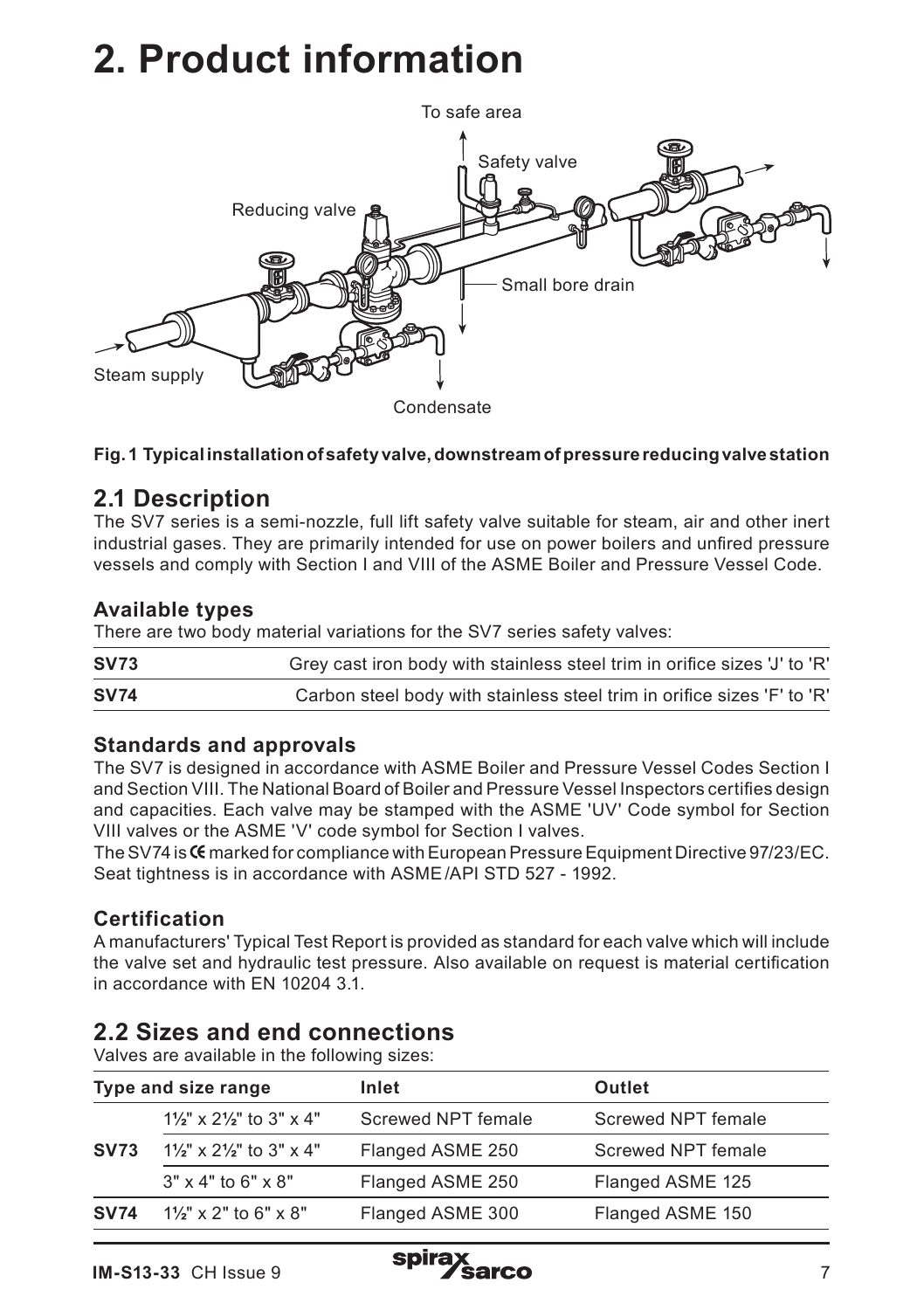# **2.3 Pressure/temperature limits - SV73**

Please contact Spirax Sarco, when so required, for relevant details regarding the maximum allowable limits that the shell can withstand.



The product **must not** be used in this region.

- **A B** Limit for valves with a flanged inlet.
- **C D** Limit for valves with a screwed inlet.

| Body design conditions                                     |                                         |                                    |         | <b>ANSI 250</b>     |
|------------------------------------------------------------|-----------------------------------------|------------------------------------|---------|---------------------|
|                                                            |                                         | Maximum                            |         | $250$ psi g         |
| Set pressure range                                         | Minimum                                 |                                    | 5 psi g |                     |
|                                                            |                                         | Minimum 15 psi g ASME code stamped |         |                     |
|                                                            | Maximum                                 | Screwed inlet                      |         | 406 °F              |
| Design temperature                                         |                                         | Flanged inlet                      |         | 446 °F              |
|                                                            | Minimum                                 |                                    |         | $-20 °F$            |
|                                                            | Maximum                                 | Screwed inlet                      |         | 406 °F              |
| Operating temperature                                      |                                         | Flanged inlet                      |         | 446 °F              |
|                                                            |                                         | ASME <sub>I</sub>                  | Steam   | 3%                  |
|                                                            | Overpressure                            | <b>ASME VIII</b>                   | Steam   | 10%                 |
|                                                            |                                         |                                    | Air/gas | 10%                 |
|                                                            | <b>Blowdown limits</b>                  | ASME <sub>I</sub>                  | Steam   | $2 - 6%$            |
| Performance data                                           |                                         | <b>ASME VIII</b>                   | Steam   | 7%                  |
|                                                            |                                         |                                    | Air/gas | 7%                  |
|                                                            | Derated coefficient of discharge values |                                    | Steam   | 0.955               |
|                                                            |                                         |                                    | Air/gas | 0.955               |
| Maximum permitted backpressure up to:                      |                                         |                                    |         | 10% of set pressure |
| Tested at a maximum inlet cold hydraulic test pressure of: |                                         |                                    |         | 600 psi g           |

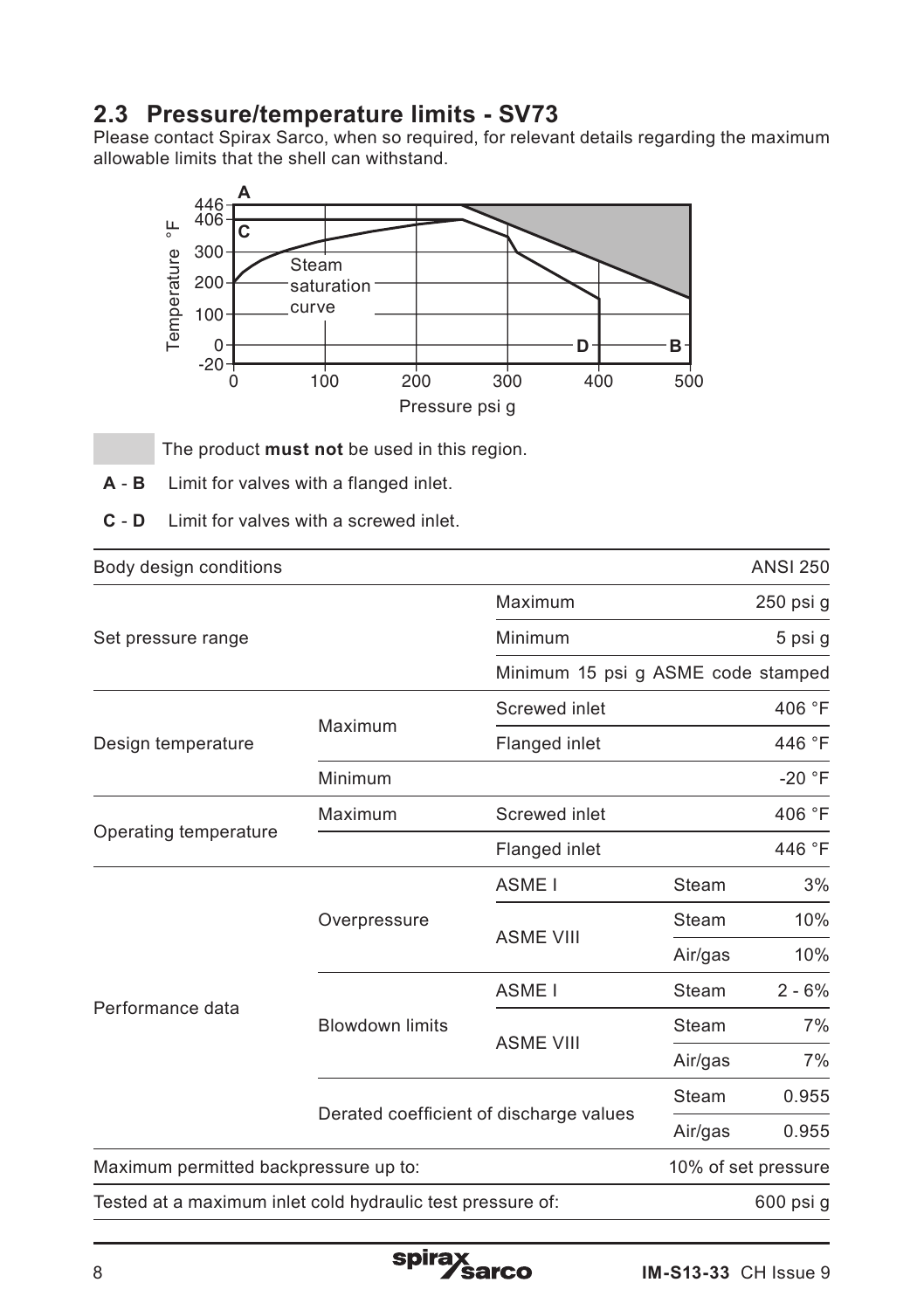### **2.4 Pressure/temperature limits - SV74**

Please contact Spirax Sarco, when so required, for relevant details regarding the maximum allowable limits that the shell can withstand.



The product **must not** be used in this region.

**A** - **B** To avoid spring damage, **do not exceed** an operating temperature of 446 °F.

| Body design conditions                                     |                                         |                   |                                    | <b>ANSI 300</b>     |  |  |  |
|------------------------------------------------------------|-----------------------------------------|-------------------|------------------------------------|---------------------|--|--|--|
|                                                            |                                         | Maximum           |                                    | 300 psi g           |  |  |  |
| Set pressure range                                         |                                         | Minimum           |                                    | 5 psi g             |  |  |  |
|                                                            |                                         |                   | Minimum 15 psi g ASME code stamped |                     |  |  |  |
| Design temperature                                         |                                         | Maximum           | 750 °F                             |                     |  |  |  |
|                                                            |                                         | Minimum           | $-20$ °F                           |                     |  |  |  |
| Operating temperature                                      |                                         | Maximum           |                                    | 446 °F              |  |  |  |
|                                                            |                                         | ASME <sub>I</sub> | Steam                              | 3%                  |  |  |  |
|                                                            | Overpressure                            | <b>ASME VIII</b>  | Steam                              | 10%                 |  |  |  |
|                                                            |                                         |                   | Air/gas                            | 10%                 |  |  |  |
|                                                            |                                         | ASME I            | Steam                              | $2 - 6%$            |  |  |  |
| Performance data                                           | <b>Blowdown limits</b>                  |                   | Steam                              | 7%                  |  |  |  |
|                                                            |                                         | <b>ASME VIII</b>  | Air/gas                            | 7%                  |  |  |  |
|                                                            | Derated coefficient of discharge values |                   | Steam                              | 0.955               |  |  |  |
|                                                            |                                         |                   | Air/gas                            | 0.955               |  |  |  |
| Maximum permitted backpressure up to:                      |                                         |                   |                                    | 10% of set pressure |  |  |  |
| Tested at a maximum inlet cold hydraulic test pressure of: |                                         |                   |                                    | 1015 psi g          |  |  |  |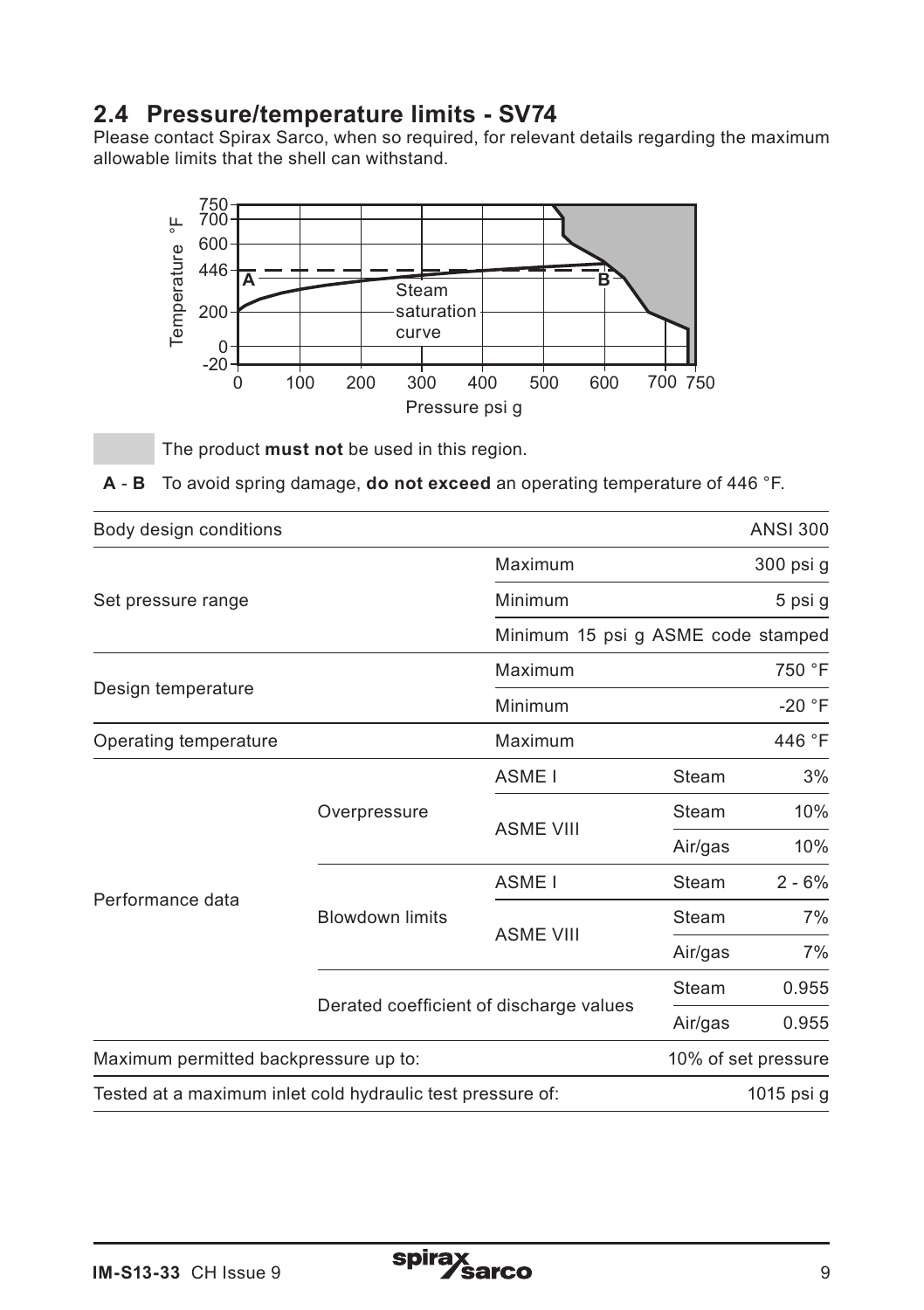# **2.5 Dimensions, weights and orifice sizes**

**(approximate) in inches and lbs**

| <b>SV73</b>      |                    |                  |                     |             |                              |                              |      |      |        |
|------------------|--------------------|------------------|---------------------|-------------|------------------------------|------------------------------|------|------|--------|
|                  | <b>Valve inlet</b> |                  | <b>Valve outlet</b> | Orifice     | Α                            | A1                           | в    | C    | Weight |
| Size             | <b>Connection</b>  | <b>Size</b>      | <b>Connection</b>   |             | ins                          | ins                          | ins  | ins  | Ibs    |
| $1\frac{1}{2}$   | <b>NPT</b>         | $2\frac{1}{2}$ " | <b>NPT</b>          | J           | 3.5                          | $\overline{a}$               | 4.3  | 15.8 | 33     |
| 2"               | <b>NPT</b>         | 3"               | <b>NPT</b>          | Κ           | 4.0                          | $\overline{\phantom{0}}$     | 4.6  | 17.1 | 46     |
| $2\frac{1}{2}$ " | <b>NPT</b>         | 4"               | <b>NPT</b>          | L           | 4.6                          | $\overline{\phantom{m}}$     | 5.5  | 18.5 | 66     |
| 3"               | <b>NPT</b>         | 4"               | <b>NPT</b>          | M           | 5.1                          | $\qquad \qquad -$            | 5.6  | 24.3 | 93     |
| $1\frac{1}{2}$   | <b>ASME 250</b>    | $2\frac{1}{2}$ " | <b>NPT</b>          | J           | 3.5                          | $\overline{\phantom{0}}$     | 4.3  | 15.8 | 38     |
| 2"               | <b>ASME 250</b>    | $2\frac{1}{2}$ " | <b>NPT</b>          | J           | 3.5                          | $\overline{a}$               | 4.3  | 15.8 | 40     |
|                  |                    | 3"               | <b>NPT</b>          | Κ           | 4.0                          |                              | 4.6  | 17.1 | 49     |
| $2\frac{1}{2}$ " | <b>ASME 250</b>    | 3"               | <b>NPT</b>          | κ           | 4.0                          | $\overline{\phantom{0}}$     | 4.6  | 17.1 | 51     |
|                  |                    | 4"               | <b>NPT</b>          | L           | 4.6                          | $\qquad \qquad \blacksquare$ | 5.5  | 19.5 | 71     |
|                  |                    |                  | <b>NPT</b>          | L           | 4.6                          | $\overline{a}$               | 5.5  | 19.5 | 73     |
| 3"               | <b>ASME 250</b>    | 4"               |                     | M           | 5.1                          | $\overline{\phantom{0}}$     | 5.4  | 24.3 | 101    |
|                  |                    |                  | <b>ASME 125</b>     | L           | $\overline{a}$               | 5.5                          | 5.5  | 19.5 | 82     |
|                  |                    |                  |                     | M           | $\overline{\phantom{0}}$     | 5.5                          | 5.4  | 24.3 | 110    |
| 4"               | <b>ASME 250</b>    | 6"               | <b>ASME 125</b>     | N           | $\overline{\phantom{m}}$     | 7.1                          | 6.8  | 26.5 | 187    |
|                  |                    |                  |                     | P           | $\qquad \qquad \blacksquare$ | 7.1                          | 6.8  | 28.5 | 196    |
| 6"               | <b>ASME 250</b>    | 8"               | <b>ASME 125</b>     | Q           | $\overline{\phantom{0}}$     | 9.3                          | 9.3  | 34.5 | 355    |
|                  |                    |                  |                     | R           |                              | 10.0                         | 10.9 | 43.9 | 595    |
|                  |                    |                  |                     | <b>SV74</b> |                              |                              |      |      |        |
|                  | <b>Valve inlet</b> |                  | <b>Valve outlet</b> | Orifice     |                              | A <sub>1</sub>               | в    | C    | Weight |
| <b>Size</b>      | <b>Connection</b>  | <b>Size</b>      | <b>Connection</b>   |             |                              | ins                          | ins  | ins  | Ibs    |
|                  | <b>ASME 300</b>    | 2"               | <b>ASME 150</b>     | F           |                              | 4.25                         | 4.5  | 15.7 | 31     |
| $1\frac{1}{2}$   |                    |                  |                     | G           |                              | 4.25                         | 4.5  | 15.7 | 31     |
|                  |                    | $2\frac{1}{2}$ " | <b>ASME 150</b>     | н           |                              | 4.90                         | 4.8  | 16.2 | 46     |
|                  |                    |                  |                     | J           |                              | 4.90                         | 4.8  | 16.2 | 46     |
| 2"               | <b>ASME 300</b>    | 3"               | <b>ASME 150</b>     | Κ           |                              | 5.60                         | 5.1  | 18.5 | 62     |
| $2\frac{1}{2}$ " | <b>ASME 300</b>    | 4"               | <b>ASME 150</b>     | г           |                              | 6.40                         | 6.1  | 20.1 | 90     |
| 3"               | <b>ASME 300</b>    | 4"               | <b>ASME 150</b>     | M           |                              | 6.50                         | 6.5  | 25.0 | 117    |
| 4"               | <b>ASME 300</b>    | 6"               | <b>ASME 150</b>     | N           |                              | 7.50                         | 7.2  | 26.7 | 198    |
|                  |                    |                  |                     | P           |                              | 8.30                         | 7.1  | 28.7 | 212    |
| 6"               | <b>ASME 300</b>    | 8"               | <b>ASME 150</b>     | Q           |                              | 9.40                         | 9.9  | 34.8 | 384    |
|                  |                    |                  |                     | R           |                              | 10.00                        | 10.9 | 43.9 | 633    |

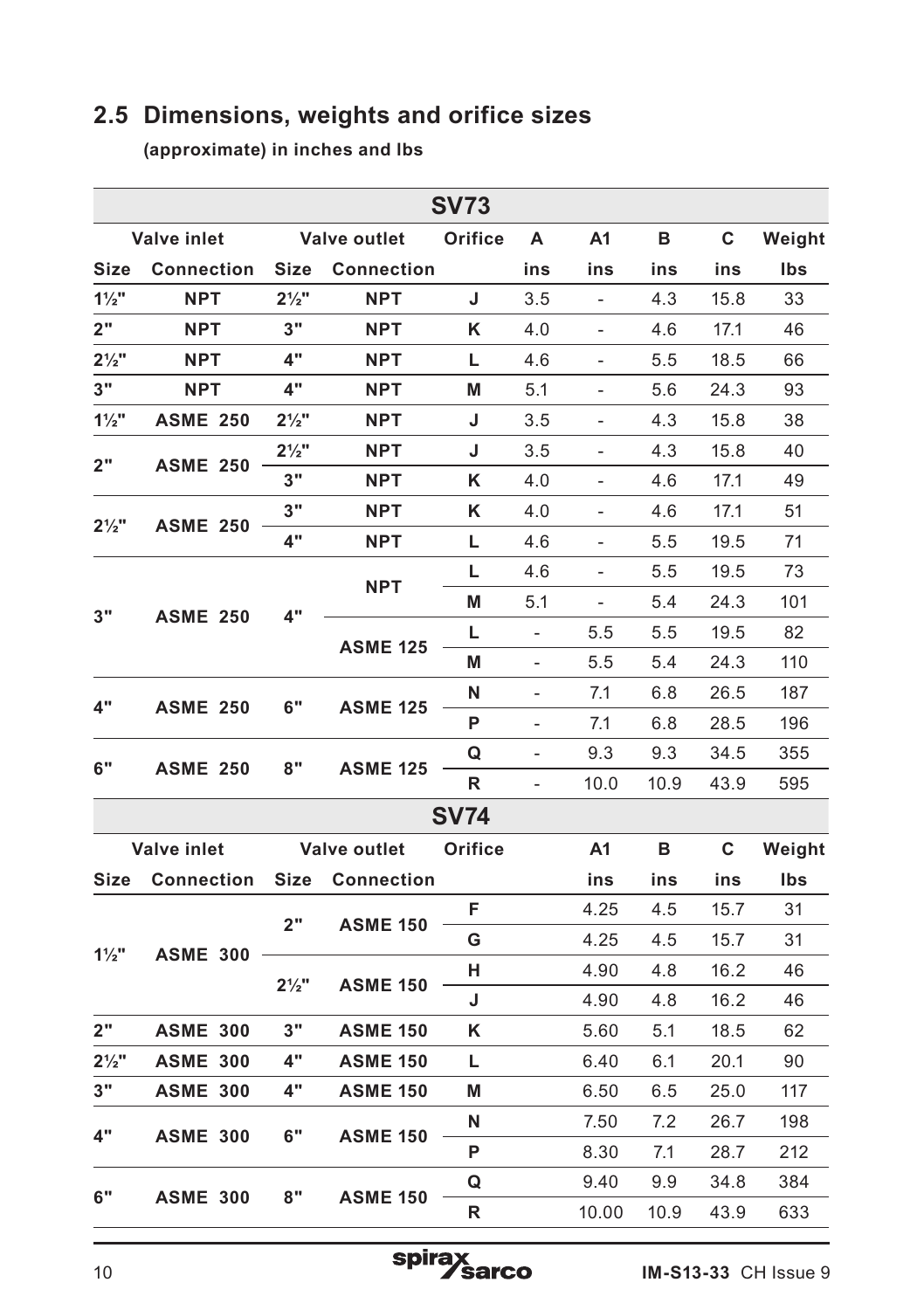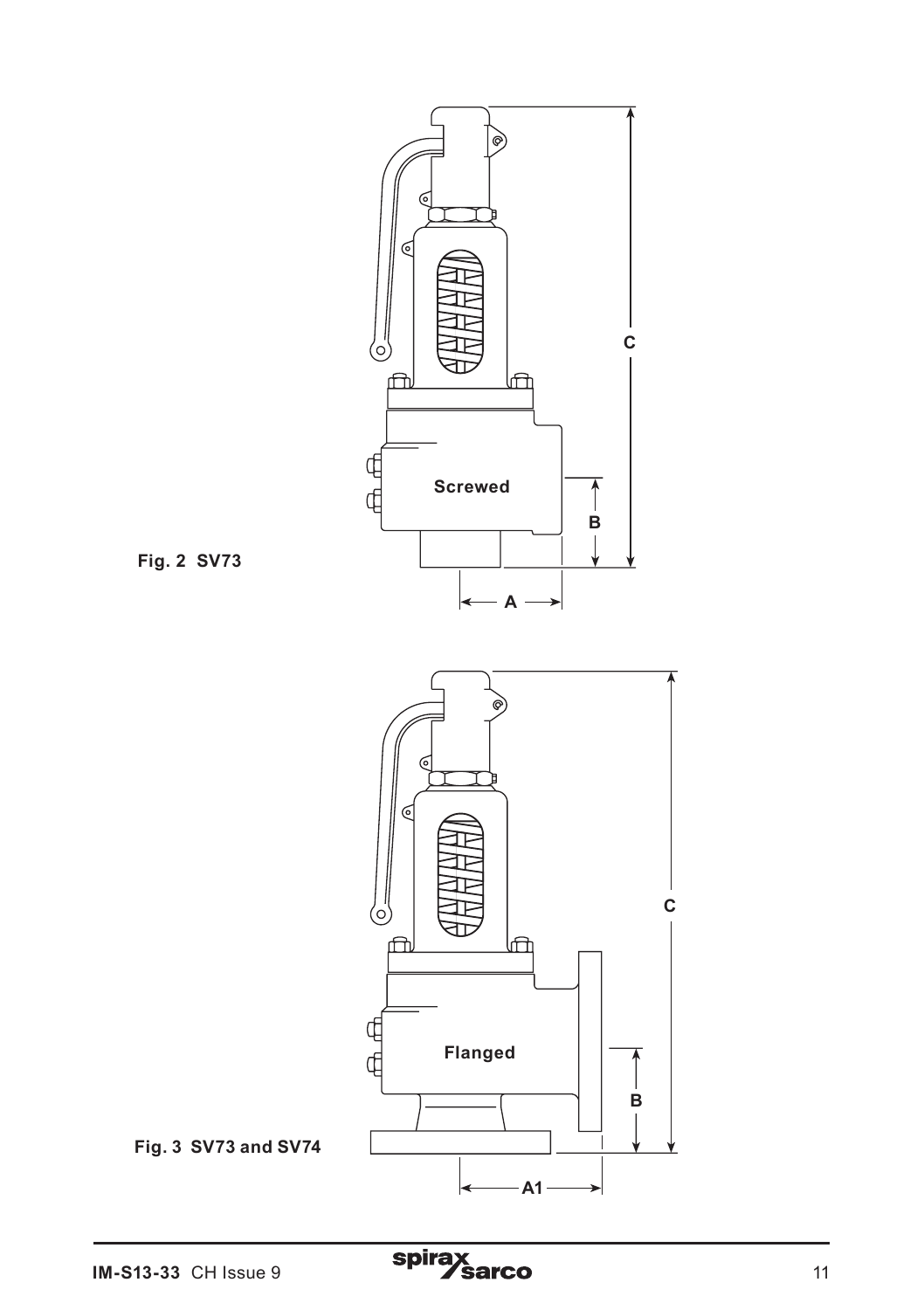# **2.6 Materials**

| No. | Part                     |                | <b>Material</b>               |                          |
|-----|--------------------------|----------------|-------------------------------|--------------------------|
|     |                          | <b>SV73</b>    | Cast iron                     | <b>ASTM A126 Class B</b> |
| 1   | Body                     | <b>SV74</b>    | Cast steel                    | ASME SA 216 Gr. WCB      |
|     |                          | F to H orifice | Stainless steel               | <b>ASTM A479 304</b>     |
| 2   | Seat                     | J to R orifice | Stainless steel               | ASTM A351 Grade CF8      |
| 3   | <b>Bonnet</b>            | SV73           | Cast iron                     | <b>ASTM A126 Class B</b> |
|     |                          | <b>SV74</b>    | Cast steel                    | ASME SA 216 Gr. WCB      |
| 4   | Cap                      |                | Cast iron                     | <b>ASTM A126 Class B</b> |
| 5   | Disc                     | F to H orifice | Stainless steel               | <b>ASTM A479 304</b>     |
|     |                          | J to R orifice | Stainless steel               | ASTM A217 CA15           |
| 6   | Spring                   |                | Chrome - vanadium alloy steel |                          |
| 7   | Upper adjusting ring     |                | Stainless steel               | ASTM A351 Grade CF8      |
| 8   | Lower adjusting ring     |                | Stainless steel               | ASTM A351 Grade CF8      |
| 9   | Stem (lower)             |                | Stainless steel               | ASTM A479 Type 410       |
| 10  | Stem (upper)             |                | Stainless steel               | ASTM A479 Type 410       |
| 11  | Spring washers (2 off)   |                | Steel                         | ASTM A105                |
| 12  | Bonnet stud              |                | Steel                         | ASTM A193 Grade B7       |
| 13  | Bonnet nut               |                | Steel                         | ASTM A194 Grade 2H       |
| 14  | Adjusting screw          |                | Stainless steel               | ASTM A479 Type 410       |
| 15  | Adjusting screw nut      |                | Carbon steel                  |                          |
| 16  | Release ring             |                | Carbon steel                  |                          |
| 17  | Lock-nut (2 off)         |                | Carbon steel                  |                          |
| 18  | Lever                    |                | Grey iron                     |                          |
| 20  | Cap set screw            |                | Carbon steel                  |                          |
| 21  | Upper adjusting ring pin |                | Stainless steel               |                          |
| 22  | Lower adjusting ring pin |                | Stainless steel               |                          |
| 23  | Disc ball                |                | Stainless steel               |                          |
| 24  | Pin washer               |                | Carbon steel                  |                          |
| 25  | Lever pin                |                | Carbon steel                  |                          |
| 26  | Lock-nut                 |                | Carbon steel                  |                          |
| 29  | Guide plate              |                | Carbon steel                  |                          |
| 40  | Stem pin                 |                | Carbon steel                  |                          |

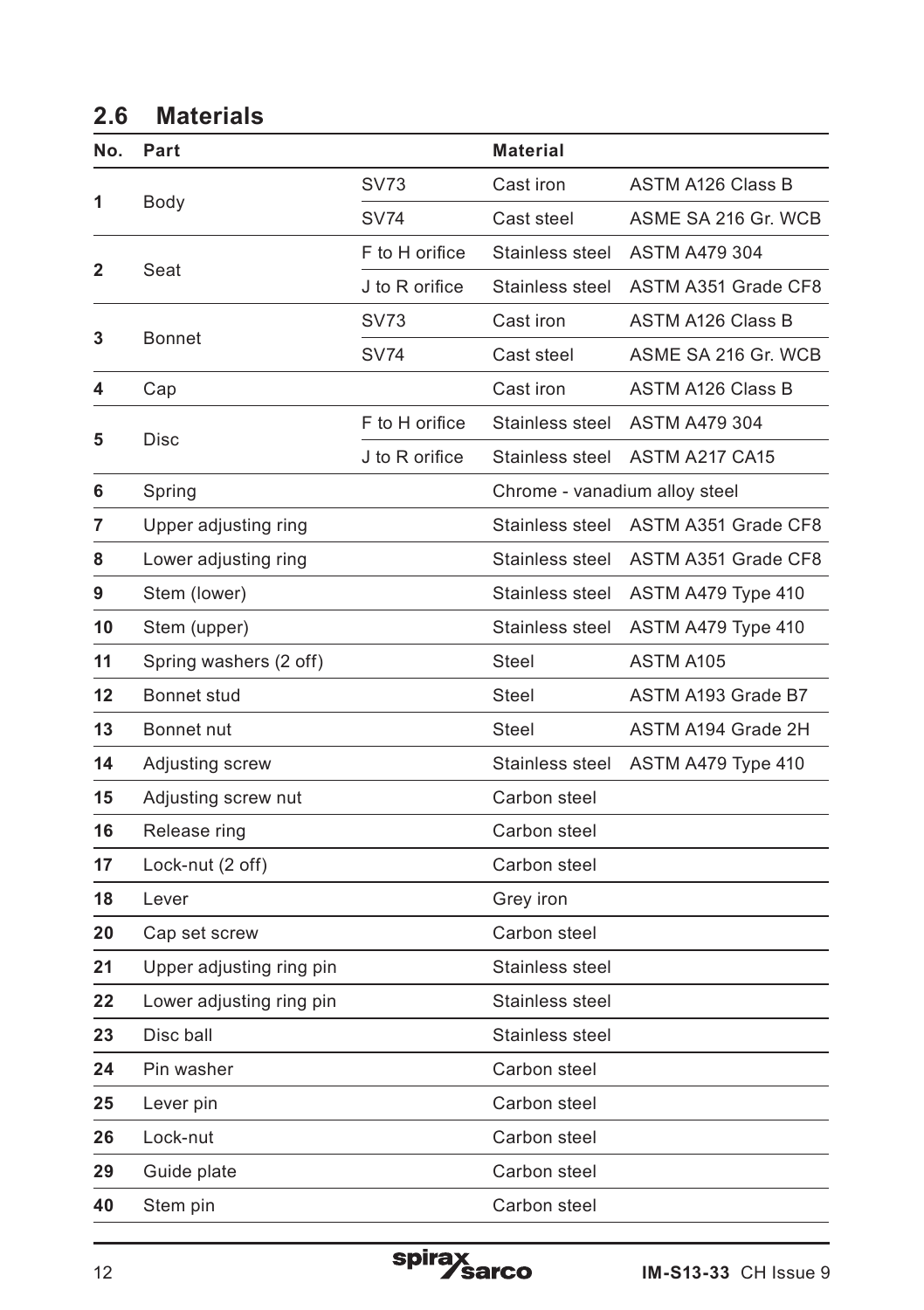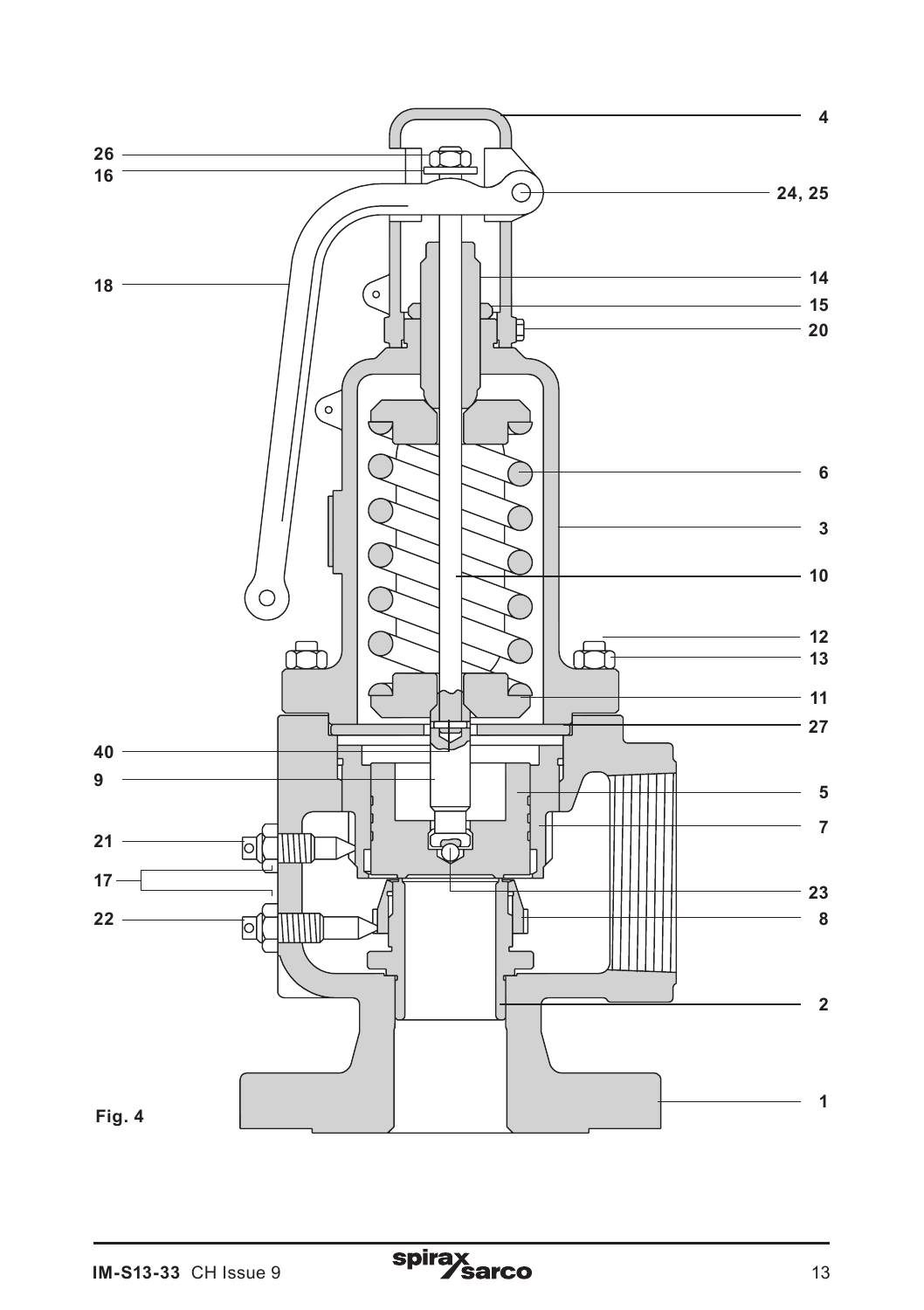# **2.7 How to select**

| <b>Model type</b>                     |                                                                                                                                                                                                                                                                                                                                                                                                                                                                                                                                                                                                                                                                    | SV7       |
|---------------------------------------|--------------------------------------------------------------------------------------------------------------------------------------------------------------------------------------------------------------------------------------------------------------------------------------------------------------------------------------------------------------------------------------------------------------------------------------------------------------------------------------------------------------------------------------------------------------------------------------------------------------------------------------------------------------------|-----------|
| Construction                          | $3 =$ Cast iron<br>$4 =$ Cast steel                                                                                                                                                                                                                                                                                                                                                                                                                                                                                                                                                                                                                                | 3         |
| <b>ASME</b> section                   | $V = ASME Code Section I$<br>U = ASME Code Section VIII<br>Blank = Valve without code stamp                                                                                                                                                                                                                                                                                                                                                                                                                                                                                                                                                                        | v         |
| <b>SV73</b><br>Size and<br>connection | $A =$<br>$1\frac{1}{2}$ " NPT x $2\frac{1}{2}$ "<br><b>NPT</b><br>$B =$<br>2" NPT x 3"<br>NPT<br>$C =$<br>2½" NPT x 4"<br><b>NPT</b><br>3" NPT x 4"<br>$D =$<br><b>NPT</b><br>$E = 1\frac{1}{2}$<br>ASME 250 x 2½"<br><b>NPT</b><br>$F = 2"$<br>ASME 250 x 21/2"<br><b>NPT</b><br>$G = 2"$<br>ASME 250 x 3"<br><b>NPT</b><br>ASME 250 x 3"<br>$H = 2\frac{1}{2}$<br><b>NPT</b><br>$1 = 2\frac{1}{2}$<br>ASME 250 x 4"<br>NPT<br>$J = 3"$<br>ASME 250 x 4"<br><b>NPT</b><br>$K = 3"$<br>ASME 250 x 4"<br><b>NPT</b><br>ASME 250 x 4"<br>$L = 3"$<br><b>ASME 125</b><br>$N = 4"$<br>ASME 250 x 6"<br><b>ASME 125</b><br>ASME 250 x 8"<br>$Q = 6"$<br><b>ASME 125</b> | A         |
| <b>SV74</b><br>Size and<br>connection | $S = 1\frac{1}{2}$<br>ASME 300 x 2"<br><b>ASME 150</b><br>ASME 300 x 21/2" ASME 150<br>$T = 1\frac{1}{2}$<br>$U = 2"$<br>ASME 300 x 3"<br><b>ASME 150</b><br>$V = 2\frac{1}{2}$ "<br>ASME 300 x 4"<br><b>ASME 150</b><br>$W = 3"$<br>ASME 300 x 4"<br><b>ASME 150</b><br>$X = 4"$<br>ASME 300 x 6"<br><b>ASME 150</b><br>$Y = 6"$<br>ASME 300 x 8"<br><b>ASME 150</b>                                                                                                                                                                                                                                                                                              |           |
| Orifice area in <sup>2</sup>          | $F = 0.328$<br>$G = 0.537$<br>$H = 0.841$<br>$J = 1.374$<br>$K = 1.968$<br>$L = 3.054$<br><b>SV74</b><br>$M = 3.846$<br><b>SV73</b><br>$N = 4.633$<br>$P = 6.830$<br>$Q = 11.811$<br>$R = 17.123$                                                                                                                                                                                                                                                                                                                                                                                                                                                                  | J         |
| Set pressure                          | <b>SV73</b><br>5 - 250 psi g<br>Specify set pressure*<br><b>SV74</b><br>5 - 300 psi g                                                                                                                                                                                                                                                                                                                                                                                                                                                                                                                                                                              | $5 - 300$ |
| <b>Selection example</b>              | SV7<br>3<br>v<br>А<br>J                                                                                                                                                                                                                                                                                                                                                                                                                                                                                                                                                                                                                                            | 180       |

### **How to order example:**

1 off Spirax Sarco SV73-V-AJ safety valve having a set pressure of 180 psi g (12.5 bar g).

**\* Note:** Set pressures below 15 psi g are not ASME coded

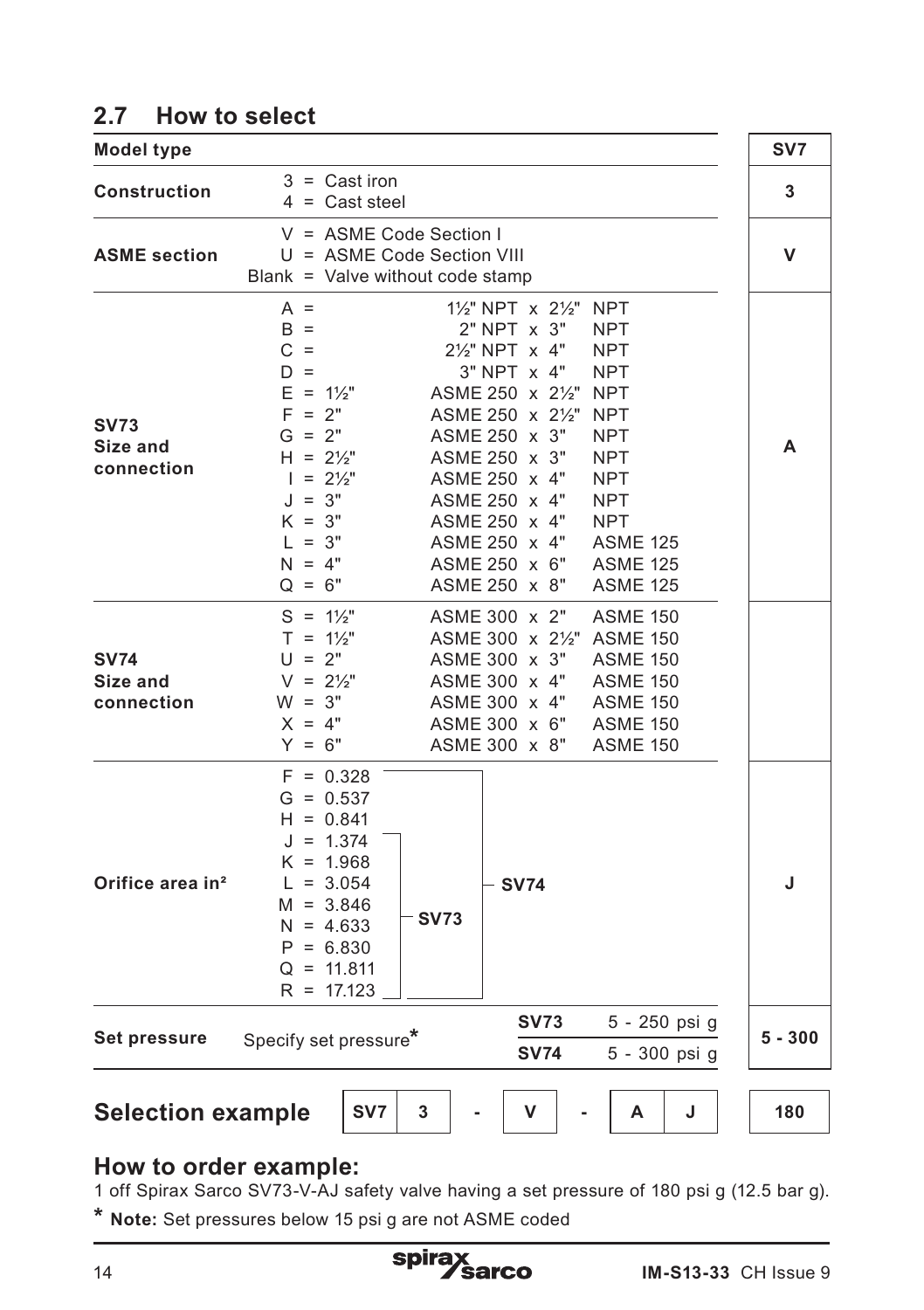# **3. Supply**

Normally, the valve will be supplied set at the required pressure and sealed.

ASME/API standards and local regulations require that the setting of the valve should only be carried out by an authorised/competent person.

Spirax Sarco accepts no responsibility for valves which have been reset by unauthorised persons.

# **4. Handling**

- **4.1** Valves should be transported in the upright position.
- **4.2 Do not drop** and avoid sudden shocks or heavy impacts.
- **4.3** Always store in the suppliers packaging until required.
- **4.4 Never** carry a safety valve by the lifting lever.

# **5. Before fitting the valve**

The internal parts of the SV7 safety valve are precision machined and assembled to maintain perfect alignment. Rough handling may damage the seats or cause sufficient misalignment to incur leakage or erratic operation. Safety valves should be handled with care. Prior to installation they should remain in the packing provided by the supplier and kept in a clean, dry, covered storage area and segregated from other valves, fittings and pipework.

- **5.1** Ensure that the pipework installation is suitable for the valve (see Figure 1, page 5).
- **5.2** Check that the details on the safety valve name-plate are compliant with the installation and process.
- **5.3** Blow through the pipework to ensure that it is completely free of any foreign matter that may otherwise pass to the valve seat and cause damage, leading to seat leakage. Blowdown must be carried out before installing the safety valve.
- **5.4** Remove all packaging and protective flange covers. Avoid getting any dirt or scale inside the valve before installation.
- **5.5** Visually inspect the valve for any apparent damage. Ensure all wires and seals are intact.
- **5.6** Ensure that the valve is set to the correct pressure, see 'Testing during use', Section 9.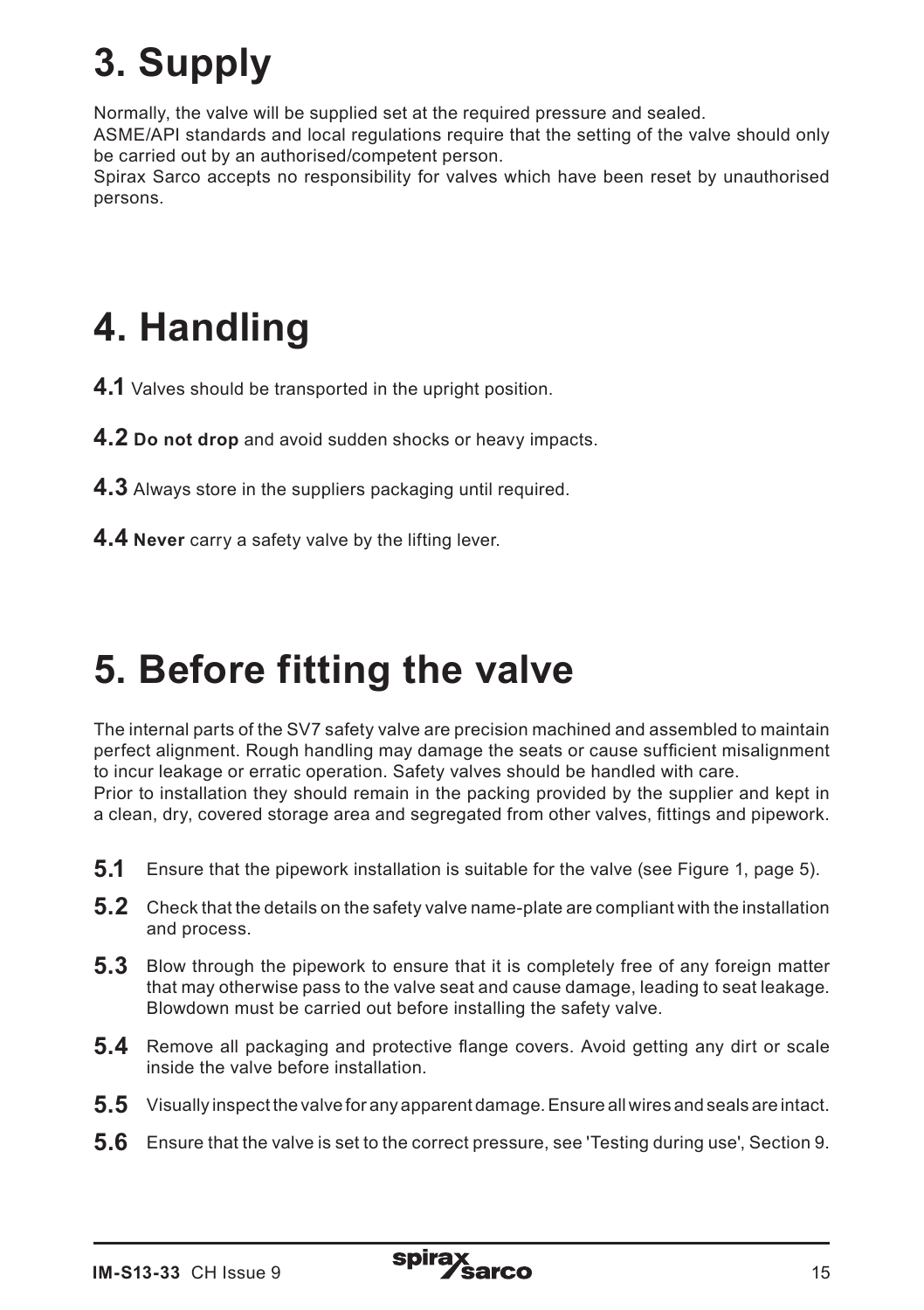# **6. Installation**

**Note: Before actioning any installation observe the 'Safety information' in Section 1.**

# **6.1 Inlet piping**

The SV7 safety valve should be installed in a vertical upright position. The inlet piping to the valve should be short and direct from the vessel or equipment being protected. The connection to the vessel should be straight or provided with a radius to permit smooth flow to the valve. Sharp corners should be avoided. Should this not be practical, then the inlet should be flared out at least one additional pipe diameter.

# **6.2 Outlet piping**

Discharge lines from the SV7 shall be at least the same size as the valve outlet and as short and direct as possible. Discharge lines shall prevent condensate from collecting in the discharge side of the valve body and must be directed to a safe discharge area. Although the valve body will withstand a considerable mechanical load, unsupported discharge piping should be given consideration and should consist of no more than a companion flange, long radius elbow and a short vertical pipe. A Spirax Sarco drip pan elbow is an ideal choice. Care should be taken to ensure thermal expansion of piping and support does not produce strains in a valve. Spring supports are recommended where this may be the case.

## **6.3 Section I valves**

SV7 ASME Section I valves must be connected to the boiler independent of any other connection and as close to the boiler or normal steam flow path as possible without unnecessary intervening pipe or fittings. Make sure any intervening pipe or fitting is not longer than the face-to-face dimensions of the corresponding 'T' fittings of the same diameter and pressure rating.

## **6.4 Section VIII valves**

For SV7 ASME Section VIII service, the valve should be connected to the vessel in the vapour space above any contained liquid or to the piping connected to the vapour space in the vessel which is to be protected. The connection between the valve and boiler or vessel shall have an area at least equal to the valve inlet.

**Note:** Stop valves are not permitted between vessel and safety/relief valve and the discharge to atmosphere except per ASME section VIII UG-135(e).

Figure 5 shows a typical installation for the SV7 safety valve.

# **6.5 Outlet reaction forces**

The discharge of a safety valve will impose a reactive load on the inlet of the valve and adjacent supporting vessel shell as a result of the reaction force of the flowing stream. The precise nature of the loading and the resulting stresses will depend on the configuration of the valve and discharge piping. This must be taken into consideration by those responsible for the installation of the safety valve and associated vessel or piping.

Determination of outlet reaction forces is the responsibility of the designer of the vessel and/or piping.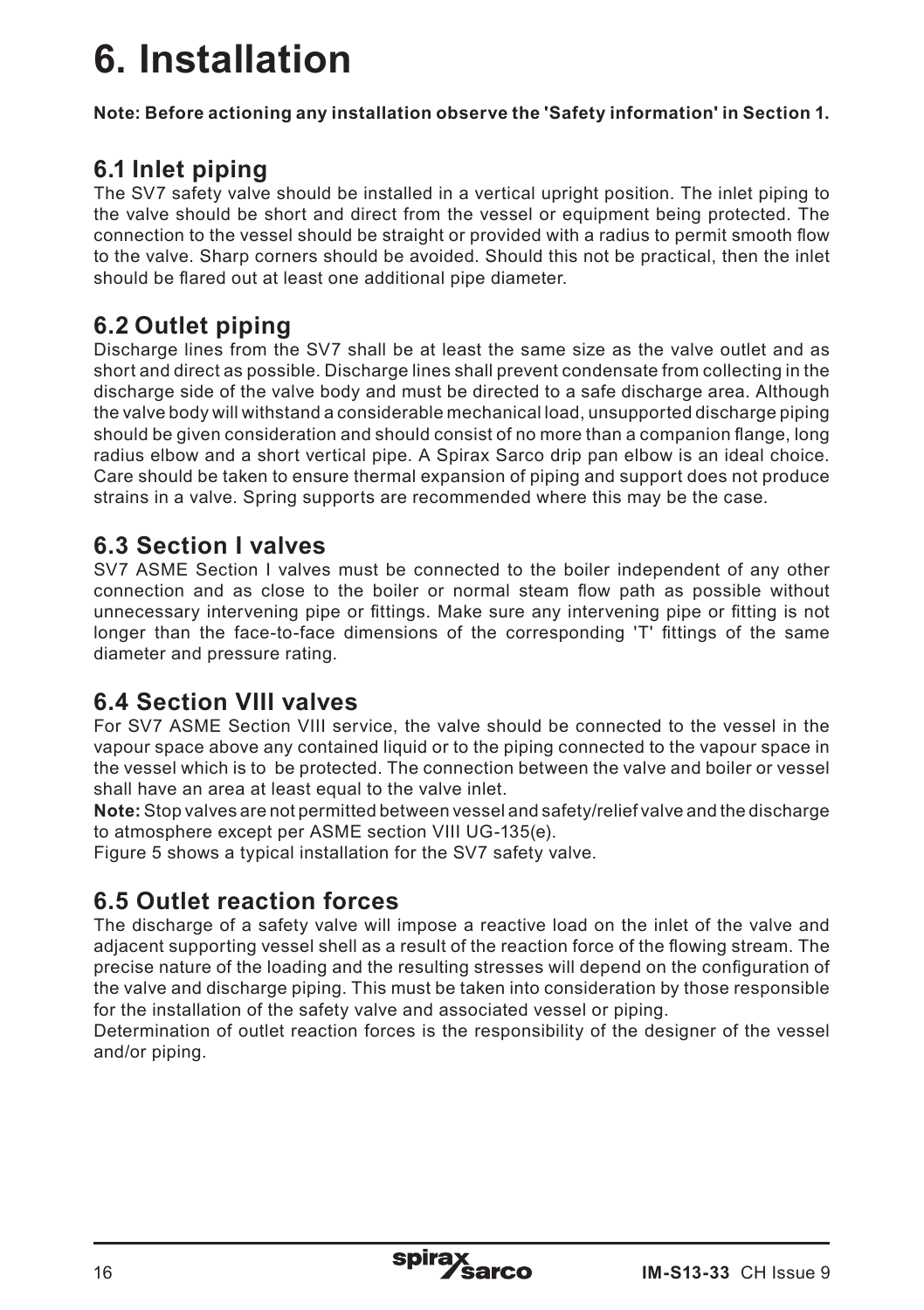

#### **Fig. 5 Typical installation**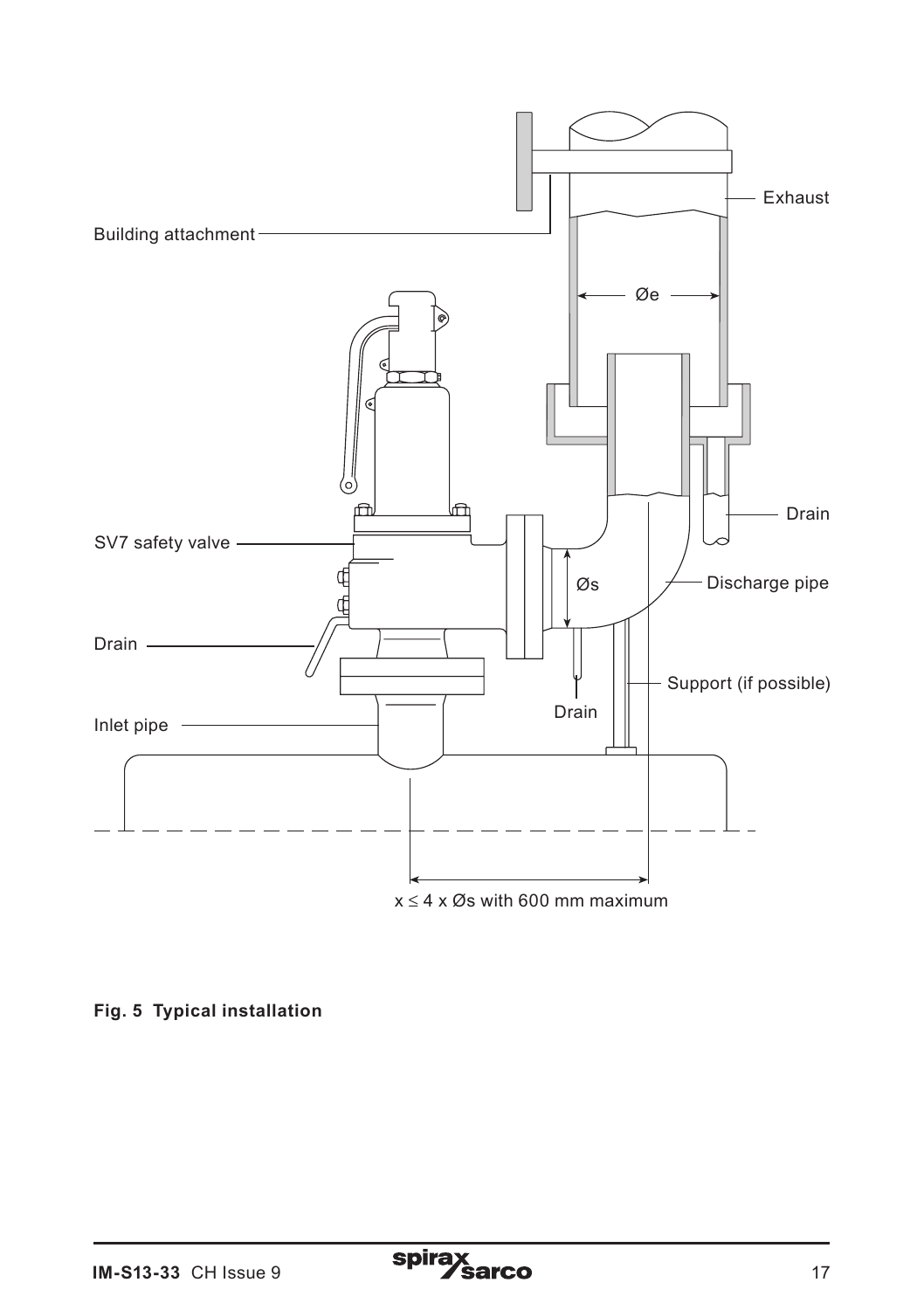# **7. Damage prevention**

Excessive pressure loss at the inlet of a safety valve when it operates will cause extremely rapid opening and closing of the valve, observed as chattering or hammering.

This may result in reduced capacity as well as damage to seating faces and the other parts of the valve.

When normal pressure is restored it is possible that the valve will leak.

# **7.1 Solution**

Pressure loss at inlet should be no more than 3% of pressure differential between set pressure and superimposed back pressure when discharging.

The valve should be fitted 8-10 pipe diameters downstream of converging or diverging fittings or bends (Figure 6).

Inlet branches should be as Figures 7 and 8.